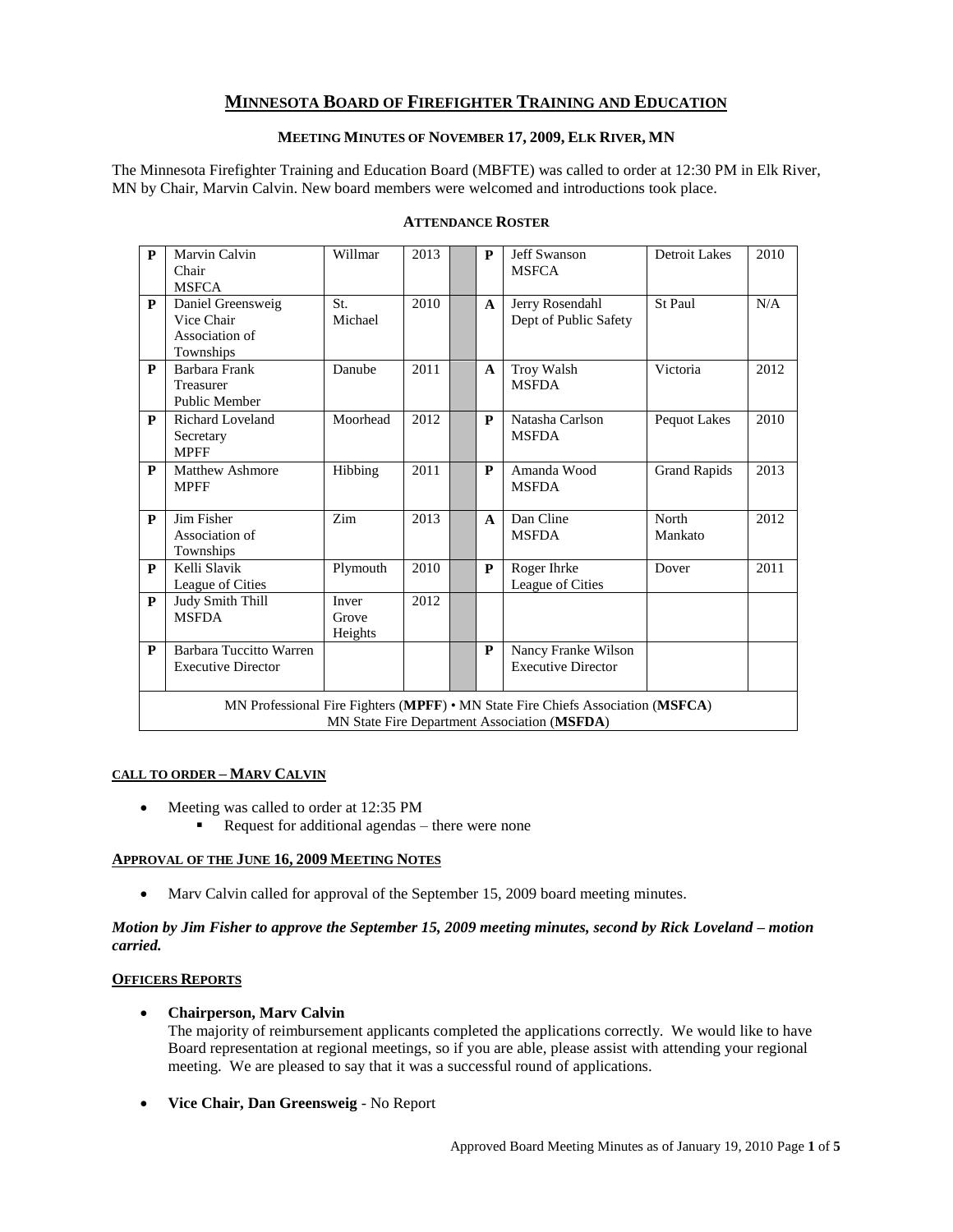# **Treasurer, Barbara Frank**

- o Barbara Frank reviewed the budget summary:
	- FY 2009 Reimbursement budget
		- -Expended: 754,261.00, which is 89.6% to budget
		- -Encumbered: \$74,714.52
		- -Unspent: \$9,653.48

-At this point the encumbered funds and the unspent funds total \$84,368 and will be carried over to the next fiscal year. The funds will need to be appropriated by the legislature for use.

- FY 2010 Operating Budget -Board: Actual \$2, 177.21, which is .073% to budget -ED: Actual \$48,844.72, which is 22.7 % to budget -Total: \$51,021.93/% to budget .036
- Barbara Tuccitto Warren stated that a transaction detail is available and at anytime a Board has a question regarding the financials they may contact her.

### *Motion by Rick Loveland to approve the FY2009 and FY2010 financial report, motion second by Jim Fisher – motion carried.*

**Secretary, Rick Loveland** – No report

**CORRESPONDENCE –** None

#### **REPORTS**

- **Executive Directors Report** 
	- o Barbara Tuccitto Warren stated that the ED's report will come through the committee reports.
- **Executive Committee**
	- o Marv Calvin said that the Executive Committee meeting is held in St. Cloud. There were a number of issues discussed.
		- A goal is to get the financials in a reader friendly format with information that would be productive for everyone to see.
		- Easy to understand documents are very important and allows us to be as transparent as possible.
		- The ED's wrote and submitted an application for the Fire Prevention Grant. Marv wanted to be sure the Board was aware of the grant writing services. The Board previously approved the ED's to write grants with fees not exceeding \$5,000. The fees for grant writing are \$1,500, which will come from the Thomas Moore Foundation grant that MBFTE received specifically for grant writing.
		- Marv stated it was beneficial that we exhibited at the MSFCA conference. He thanked Rick, Loveland, Natasha Carlson and Jim Fisher who assisted the ED's with staffing the booth.
- **Legislative Committee -** No report
- **Licensing Committee** 
	- o Dan reported that the committee met on October 7, 2009.
		- Before we met as a committee, Dan and the Executive Directors met with Brian Rice and Tom Thornberg. The purpose of the meeting was to ensure that there were no issues as we move forward. It was a good meeting.
		- The committee met and there was consensus that licensing is a relatively serious issue because it affects people's livelihood. We want to ensure that there is an open process.
		- The committee agreed to approach this issue by holding informal meetings with the intent to keep the fire service organizations informed in a general way, as well to keep the lines of communication open to ensure we are aware of issues as they arise and talk over the issues with the respective parties.
		- The Executive Directors will meet with key groups and Senator Rice and Representative Joe Aitkin.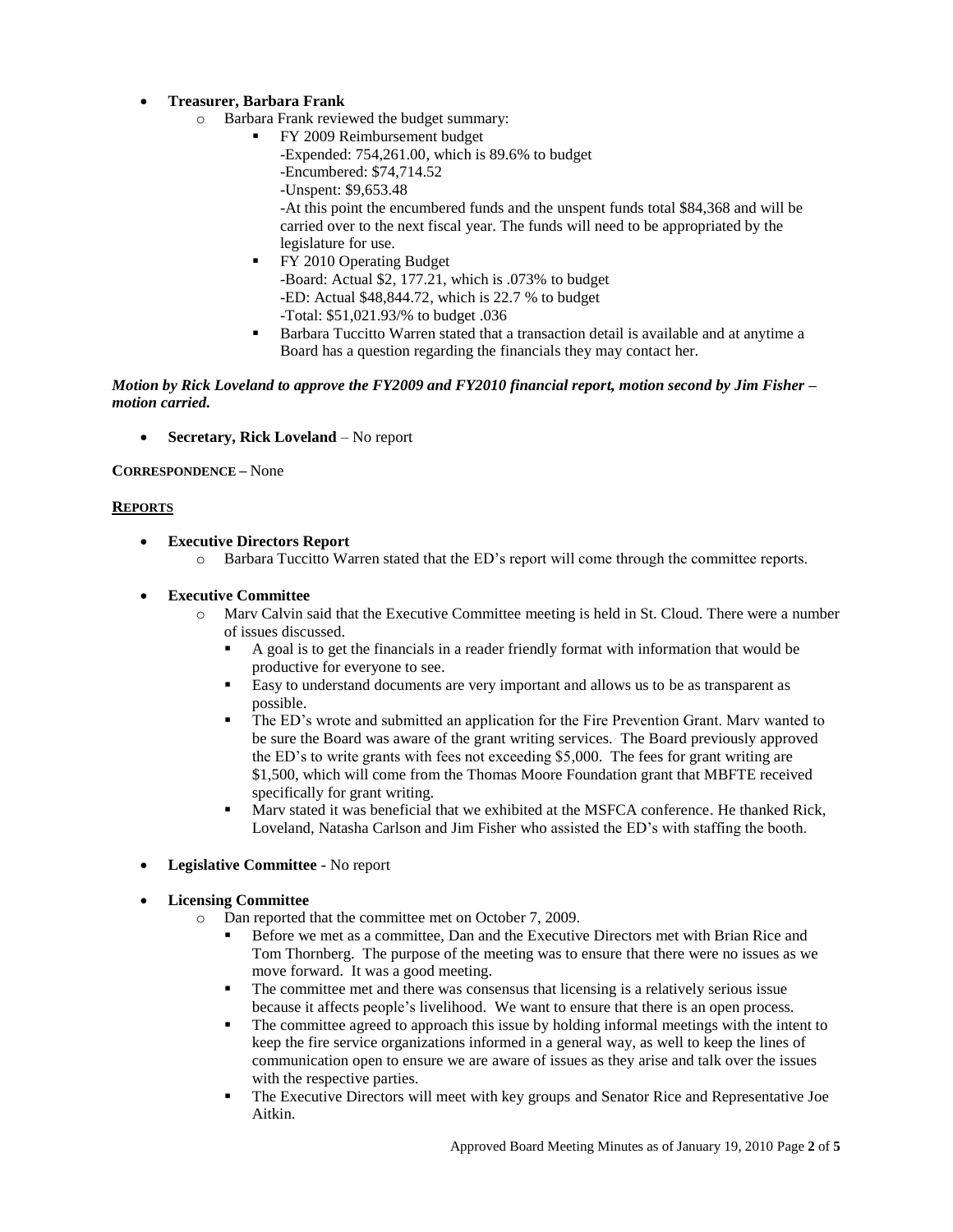- Bernie Johnson from the Attorney General's Office attended the meeting to clarify many issues. He walked through some options for terminating licensing due to a felony conviction. Procedures will be developed to address revocation.
- Bernie stated that we are going to be more similar to the POST Board, because we are going to be doing much of the same things.
- We will also have to consider what type of information we collect and how background checks will be handled.
- Judy Smith Thill added that Chief Officers, fulltime deputy Chiefs are also required to be licensed. Licensing is not just for the large, fulltime departments.
- The issue of how the legislation is written was raised by Brian Rice; it appears that full time inspectors would be included. MPFF's intent is to have the legislature clarify who is required to be licensed.
- We asked Bernie about whether or not we need rule making authority. He suggested we hold off going to the legislature; waiting until we see how the process goes before we go.
- The committee is working on a budget draft for FY 2011. At this time, the range of the budget is \$120,000 – \$140,000, which aligns with the first year's fiscal note.

### **Training Committee**

- o Rick Loveland reported that the committee has had two meetings. During the meeting on October 7<sup>th</sup> in Pequot Lakes live burn was discussed. It is on the agenda for the next committee meeting when we will make final approval of the RFP and bring forth to the Executive Committee and then the Board.
	- Rick discussed the Qualified Instructor Data Release and Disclosure Form. This form will be sent to the qualified instructor list we currently have compiled. If any instructor fails to sign and return it to MBFTE, they will be removed from the list.
	- We will start inviting fire instructors to our meetings to listen and discuss qualifications and issues with instructors prior to making changes. We will begin in January with private/independents and MnScu.
	- The new committee meeting schedule will be first Thursday of the odd months in Pequot Lakes and at 10:00 in the MBFTE conference room on the day of our Board meetings.
	- Qualified Instructor List Audit Process
		- **1.**Check FF1, FF2 and Instructor 1 certified or equivalent experience
		- **2.** Federal level training class instructors must have the train the trainer certificate supporting documents.
		- **3.** Data practices form must be signed
		- **4.** Deadline for submitting information. If deadline is missed instructor is off the list.

### *Motion by Jeff Swanson to approve the Qualified Instructor Data Release Form under the condition that if there are no substantial changes made by the Attorney General's Office, the motion will move forward, second by Jim Fisher– motion carried.*

#### **UNFINISHED BUSINESS –** None

#### **NEW BUSINESS**

- o 2009 REIMBURSEMENT AWARD
	- Nancy Franke Wilson distributed the RFR Program Summary.
	- Barbara Frank suggested that a process be developed to ensure the entire \$1.18 million is awarded. The Executive Directors will work with DPS on a plan and report on that plan at the next meeting.
	- Barbara Frank suggested to award more money than we actually have appropriated, since we have funds left over from the first round of funding.
	- Board members will be mailed copies of the spreadsheet of the RFR applicants for their review.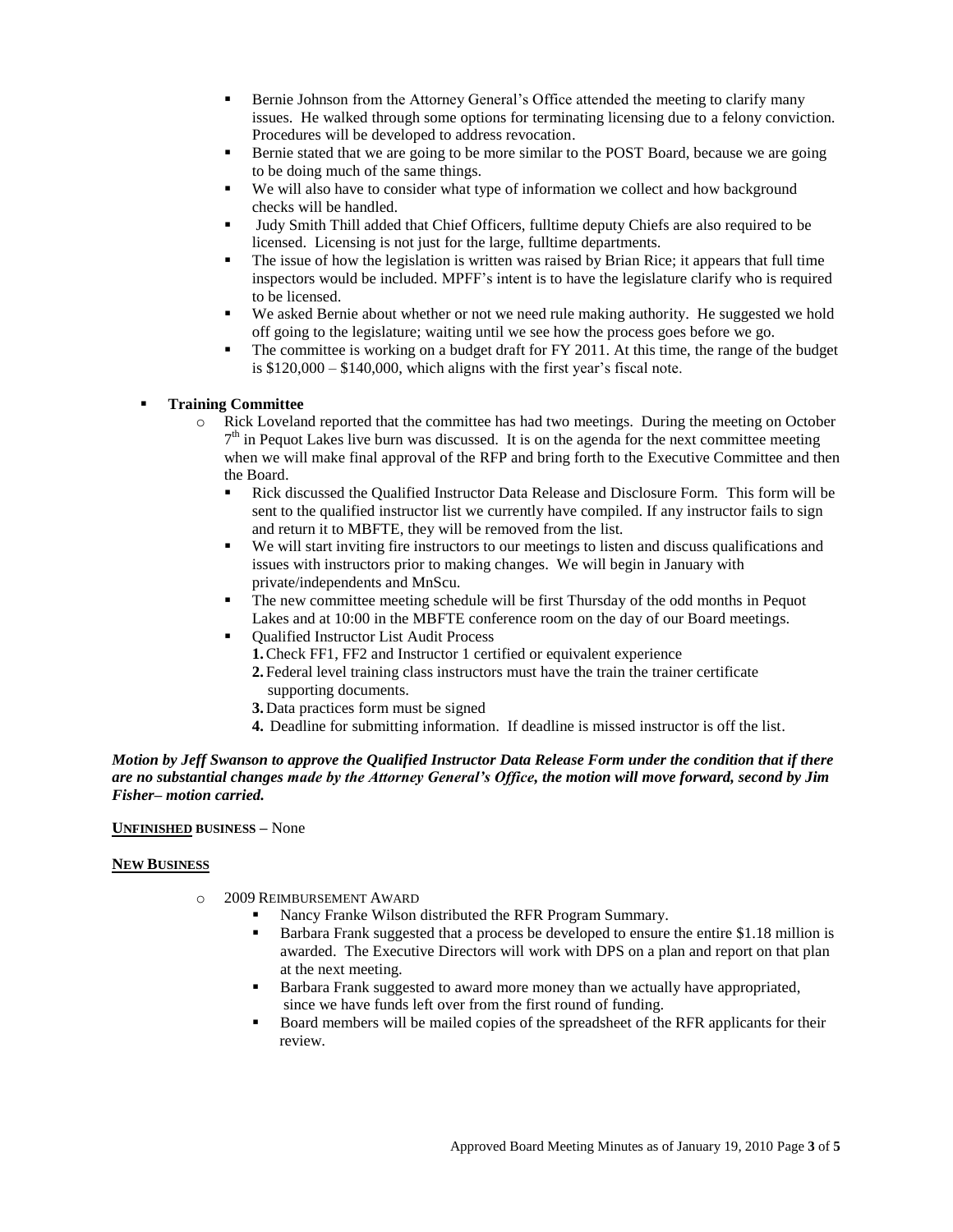#### *Resolution 2009 – 11.1*

**Resolution**: Authorize Executive Directors to reimburse up to the budgeted amount of \$1,180,000 using the eligible expenses as outlined in the Request for Reimbursement. They will fund every applicant, awarding no more than \$7,000 until they have met \$1,180,000 in total awards. The approval is contingent that upon the provision that no Board member objects to the awards, calling for a meeting by November 27, 2009.

# *Motion by Kelli Slavik and second by Dan Greensweig – motion carried*

Roll call vote dated this day the  $17<sup>th</sup>$  of November 2009

| <b>Board</b><br><b>Member</b>        | Detroit<br>Lakes | Hibbing        | Moorhead | Pequot<br>Lakes | Grand<br>Rapids | Dover   | Plymouth | Willmar | Heights<br>Grove<br>Inver | McDavitt | Centennial |
|--------------------------------------|------------------|----------------|----------|-----------------|-----------------|---------|----------|---------|---------------------------|----------|------------|
| <b>Matt</b><br><b>Ashmore</b>        | Aye              | <b>Abstain</b> | Aye      | Aye             | Aye             | Aye     | Aye      | Aye     | Aye                       | Aye      | Aye        |
| <b>Marv Calvin</b>                   | Aye              | Aye            | Aye      | Aye             | Aye             | Aye     | Aye      | Abstain | Aye                       | Aye      | Aye        |
| <b>Natasha</b><br>Carlson            | Aye              | Aye            | Aye      | Abstain         | Aye             | Aye     | Aye      | Aye     | Aye                       | Aye      | Aye        |
| Dan Cline                            | Absent           | Absent         | Absent   | Absent          | Absent          | Absent  | Absent   | Absent  | Absent                    | Absent   | Absent     |
| <b>Jim Fisher</b>                    | Aye              | Aye            | Aye      | Aye             | Aye             | Aye     | Aye      | Aye     | Aye                       | Abstain  | Aye        |
| <b>Barbara</b><br>Frank              | Aye              | Aye            | Aye      | Aye             | Aye             | Aye     | Aye      | Aye     | Aye                       | Aye      | Aye        |
| Dan<br>Greensweig                    | Aye              | Aye            | Aye      | Aye             | Aye             | Aye     | Aye      | Aye     | Aye                       | Aye      | Abstain    |
| Roger                                | Aye              | Aye            | Aye      | Aye             | Aye             | Abstain | Aye      | Aye     | Aye                       | Aye      | Aye        |
| <b>Rick</b><br>Loveland              | Aye              | Aye            | Abstain  | Aye             | Aye             | Aye     | Aye      | Aye     | Aye                       | Aye      | Aye        |
| <b>Jerry</b><br><b>Rosendahl</b>     | Absent           | Absent         | Absent   | Absent          | Absent          | Absent  | Absent   | Absent  | Absent                    | Absent   | Absent     |
| <b>Kelli Slavik</b>                  | Aye              | Aye            | Aye      | Aye             | Aye             | Aye     | Abstain  | Aye     | Aye                       | Aye      | Aye        |
| <b>Jeff Swanson</b>                  | Abstain          | Aye            | Aye      | Aye             | Aye             | Aye     | Aye      | Aye     | Aye                       | Aye      | Aye        |
| <b>Smith</b><br>Judy<br><b>Thill</b> | Aye              | Aye            | Aye      | Aye             | Aye             | Aye     | Aye      | Aye     | Aye                       | Aye      | Aye        |
|                                      |                  |                |          |                 |                 |         |          |         |                           |          |            |
| <b>Troy Walsh</b>                    | Absent           | Absent         | Absent   | Absent          | Absent          | Absent  | Absent   | Absent  | Absent                    | Absent   | Absent     |
| Amanda<br>Wood                       | Aye              | Aye            | Aye      | Aye             | Abstain         | Aye     | Aye      | Aye     | Aye                       | Aye      | Aye        |